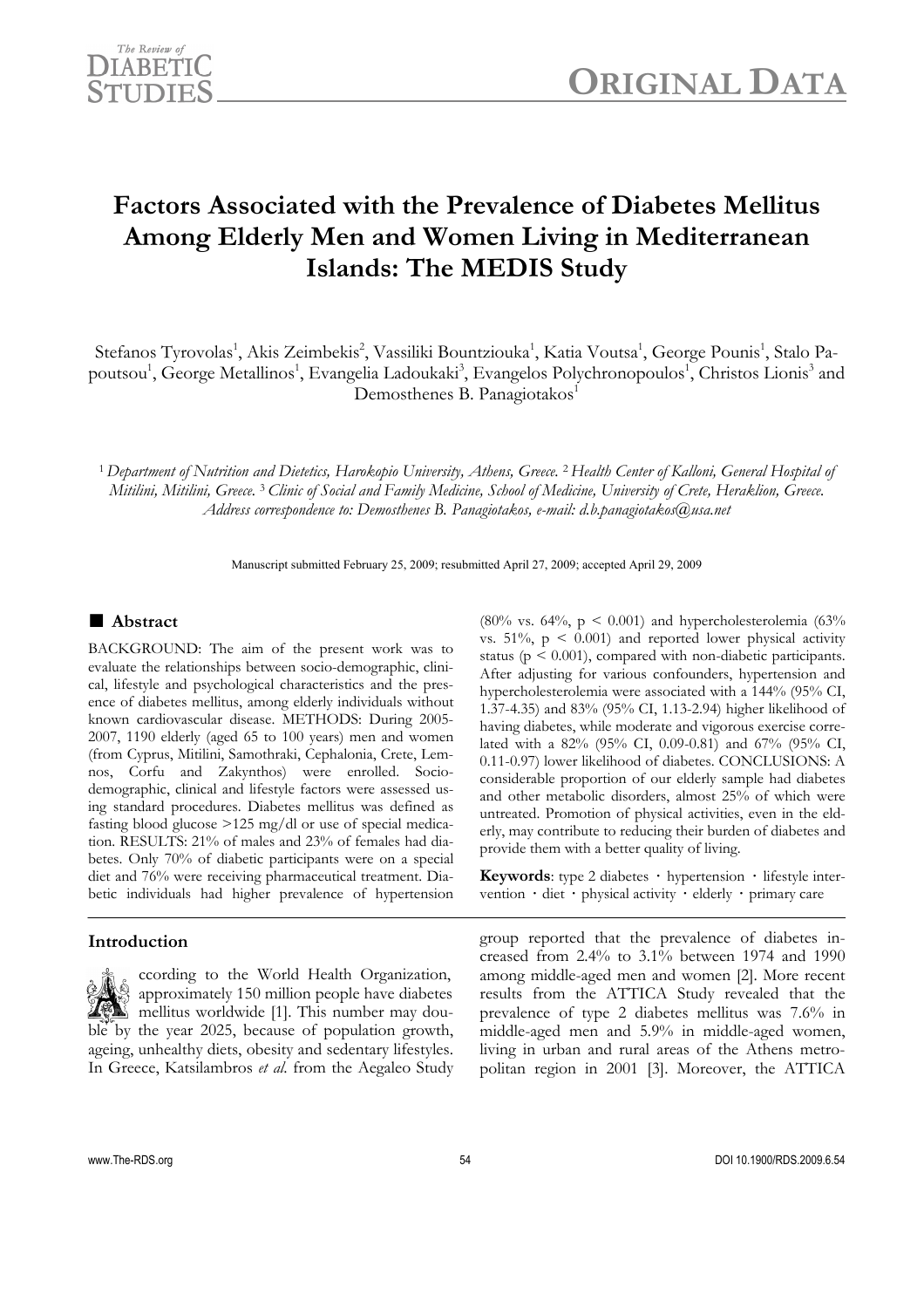Study investigators reported that the prevalence of diabetes was  $25.4\%$  and  $31.0\%$  among elderly (i.e.  $>65$ years) males and females living in the above-mentioned area [3]. Previous results from the MEDIS study, where the focus was on an elderly Cypriot population only, indicated that the prevalence of diabetes mellitus was 26% in men and 18% in women [4]. Furthermore, Lionis *et al*. reported in 2001 that diabetes mellitus was prevalent in roughly 27% of the total population aged 65 yr and over, living in a rural community in Crete [5].

In the last few years, several studies have suggested bio-clinical and lifestyle factors to be more or less related to the development of diabetes mellitus [6-8]. Type 2 diabetes has been associated with atherosclerosis and increased risk of cardiovascular disease events, and is also a major cause of blindness, stroke and kidney failure [9]. During the last decade, the results of observational studies suggest that unhealthy diets promote the development of diabetes, not only through changes in body fatness, but also through insulin resistance [10, 11]. In addition, it was observed that physical activity influences several aspects of diabetes, including blood glucose concentrations, insulin action and cardiovascular risk factors [12]. Therefore, some studies suggested that lifestyle modifications such as healthy diet, education, exercise and smoking cessation can minimize the risk of developing diabetic complications [13]. Those dietary patterns in particular that include high consumption of wholegrain products, light to moderate alcohol intake and unsaturated fat may lower the risk for diabetes [14, 15]. The effects of such a diet on cardiovascular disease and on the prevention of cancer are well established. However, little is known about the association between Mediterranean diet and the prevalence of diabetes mellitus at population level and especially in the elderly.

As reported above, the burden of diabetes is much higher in the older population and is associated with more clinical complications than in younger people. However, valid data on the prevalence of type 2 diabetes in the elderly population are sparse in Europe, despite its enormous human and economic burden [9]. Furthermore, the Mediterranean region and Greece in particular have several geographical particularities, one of which is the islands. People living in the Aegean and Ionian Sea, and in Crete, have various cultural traditions that are quite different from those of people living on the mainland. The health status and facilities offered to the inhabitants of these islands have never been explored in the past. Thus, it was interesting to have a more detailed view from older adults in the Greek insular population. This study reports on the prevalence of diabetes and its determinants in a random sample of elderly men and women living in certain Mediterranean islands.

# **Methods**

## *Participants*

The MEDIS (MEDiterranean ISlands) study is a health and nutrition survey which aimed to evaluate bio-clinical, lifestyle, behavioral and dietary characteristics of elderly people living in Mediterranean islands. A random, population-based, multistage sampling method with 3 age groups (65-75, 75-85, >85) and 2 gender levels was used to select men (76  $\pm$  7 yr) and women (74  $\pm$  7 yr), from the Republic of Cyprus and the islands of Mitilini, Samothraki, Cephalonia, Crete, Corfu, Lemnos and Zakynthos in Greece. Individuals residing in assisted-living centers, as well as those with a clinical history of CVD or cancer were not included in the survey. The target sample size was 300 people from Cyprus, and 150 from each of the other islands. Of the people initially selected, 553 men and 637 women ( $n = 1190$ ) agreed to participate (Cyprus,  $n =$ 300; Mitilini, n = 142; Samothraki, n = 100; Cephalonia, n = 115; Crete, n = 131; Corfu, n = 149; Lemnos  $n = 150$ ; Zakinthos,  $n = 103$ ). 460 (39%) of these participants were living in rural areas on the islands. The participation rate varied according to island, from 75% to 89%. A group of health scientists (i.e. physicians, dietitians and nurses) with experience in field investigation collected all the required information, using a quantitative questionnaire and standard procedures.

The collected data were confidential, and the study followed the ethical considerations provided by the World Medical Association (52nd WMA General Assembly, Edinburgh, Scotland, October 2000). The Institutional Review Board approved the design, procedures and aims of the study. Before the interviews, participants were informed about the aims and procedures of the study and gave their consent.

# *Measurements*

Diabetes mellitus (type 2) was determined by fasting plasma glucose tests and was analyzed in accordance with the American Diabetes Association diagnostic criteria (i.e. fasting blood glucose levels greater than 125 mg/dl or use of special antidiabetic medication). Participants who had blood pressure levels ≥140/90 mmHg or used antihypertensive medications were classified as hypertensive. Fasting blood lipid levels were also recorded and hypercholesterolemia was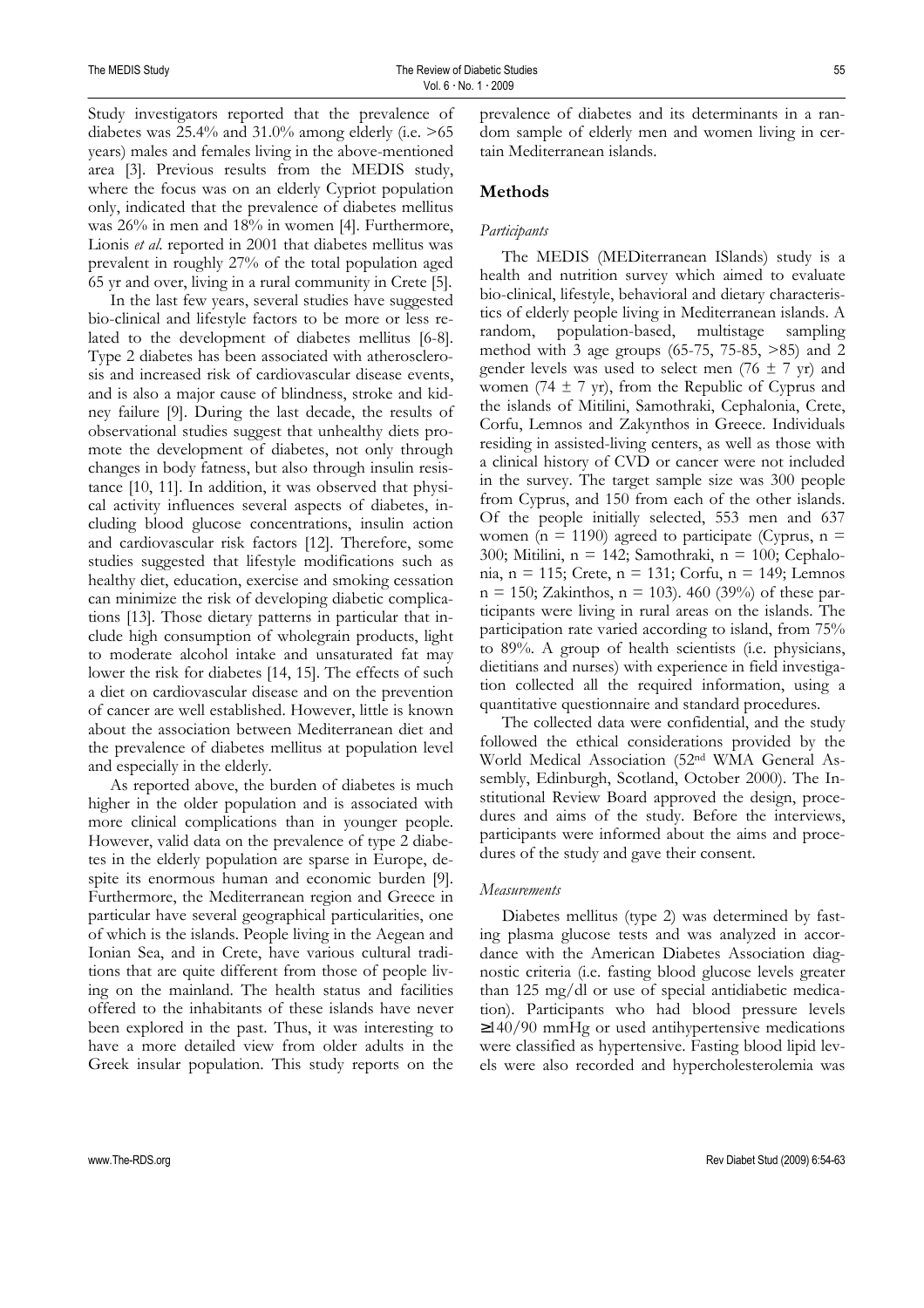defined as total serum cholesterol levels >200 mg/dl or the use of lipid-lowering agents. HDL- and LDLcholesterol as well as triglycerides were also recorded. Weight and height were measured to obtain body mass index (BMI) scores (in kg/m2). Obesity was defined as  $BMI > 29.9 \text{ kg/m}^2 [16].$ 

The collected information also included basic demographic characteristics, such as age, gender, annual income and lifestyle factors, as well as various bioclinical characteristics. Current smokers were defined as those who smoked at least one cigarette per day or had stopped cigarette smoking during the past 12 months. Former smokers were defined as those who previously smoked, but had not done so for a year or more. The remaining participants were defined as rare or non-current smokers. Passive smokers were those exposed to environmental tobacco smoke (at the workplace, at home, in restaurants, etc.) for more than 30 minutes per day.

Dietary habits were assessed through a semiquantitative, validated and reproducible foodfrequency questionnaire. The frequency of consumption of various food groups and beverages (i.e. meat and products, fish and seafood, milk and other dairy products, fruits, vegetables, greens and salads, legumes, cereals, coffee and tea and soft-drinks) was assessed on a daily, weekly or monthly basis. Furthermore, intake of various alcoholic beverages (i.e. wine, beer, etc.) was measured in terms of wine glasses adjusted for ethanol intake (e.g. one 100 ml glass of wine was considered to contain 12% ethanol).

To evaluate the level of adherence to the Mediterranean diet, the MedDietScore (possible range 0-55) was used [16]. Scores from 0 to 5 were assigned for the consumption of foods presumed to be close to this pattern (i.e. those for which daily consumption or more than 4 servings per week were recommended). Participants reported no consumption to daily consumption and were scored accordingly. On the other hand, for the consumption of foods presumed not to be part of this diet (like meat and meat products), the opposite scores were assigned (i.e. 0 when a participant reported almost daily consumption increasing to 5 for rare or no consumption). Regarding alcohol intake, 5 was assigned for consumption of less than 3 wineglasses per day, 0 for none or consumption of more than 7 wineglasses per day and scores of 4, 3, 2, and 1 for the consumption of 3, 4-5, 6, and 7 glasses respectively. This classification follows the Mediterranean dietary pattern that suggests an intake of 15-30 g of ethanol per day [16]. Higher values for this diet score indicate greater adherence to the Mediterranean diet.

The level of adherence to the Mediterranean diet was evaluated as the ratio of the mean diet score divided by 55, which gives the total possible achievable score (i.e. MedDietScore / 55  $\times$  100%). Participants were encouraged to report the duration of their dietary habits (i.e. the years for which they had followed this dietary pattern). Physical activity was evaluated using the shortened version of the self-reported International Physical Activity Questionnaire (IPAQ) [17].

Frequency (times per week), duration (minutes per time) and intensity of physical activity during sports, occupation and/or leisure activities were assessed. Participants were classified as inactive, minimally active and HEPA active (health enhancing physical activity, a highly active category). Participants were instructed to report only episodes of activity lasting at least 10 minutes, since this is the minimum required to achieve health benefits. The criteria used were the following:

- 1. HEPA active when any of the following criteria were met:
	- *i)* vigorous-intensity activity on at least 3 days achieving a minimum of at least 1500 MET-minutes/week, or
	- *ii*) 7 or more days of any combination of walking, moderate-intensity or vigorous-intensity activity achieving a minimum of at least 3000 METminutes/week.
- 2. Minimally active, which is the classification for sufficiently active, when any of the following three criteria were met::
	- *i)* 3 or more days of vigorous activity of at least 20 minutes per day,
	- *ii*) 5 or more days of moderate-intensity activity or walking of at least 30 minutes per day, or
	- *iii)* 5 or more days of any combination of walking, moderate-intensity or vigorous-intensity activities achieving at least 600 MET-min/week.
- 3. Finally, individuals were classified as inactive when they did not meet any of the criteria which would have placed them in either of the other two categories. As was the case with die-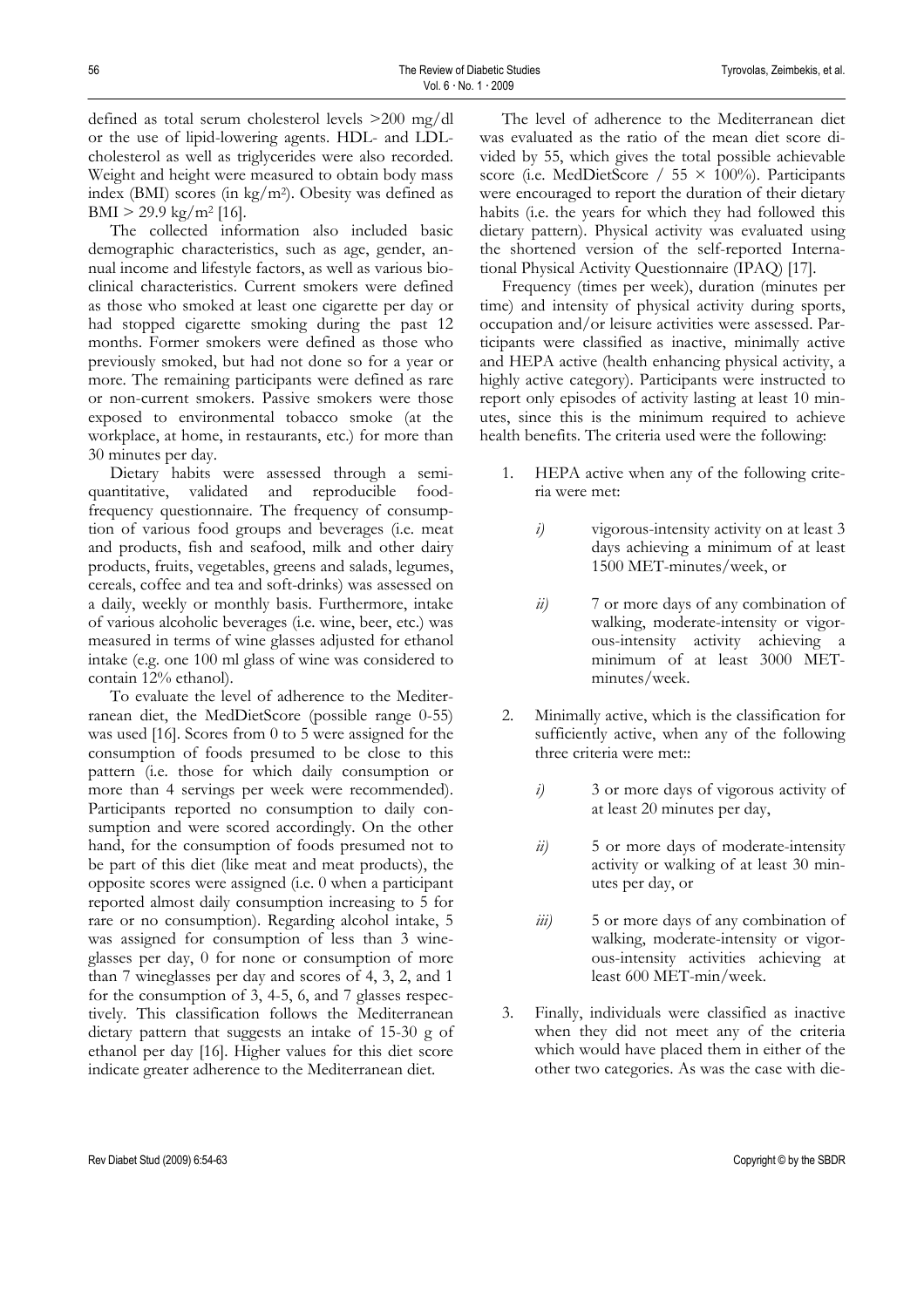tary habits, participants were also encouraged to report the duration (in years) of their habitual physical activity.

#### *Assessment of depressive symptoms*

Symptoms of depression during the past month were assessed using the validated Greek translation of the shortened, self-report Geriatric Depression Scale (GDS) [18-20]. The following 'yes or no' items were included in the GDS questionnaire: "*Are you basically satisfied with your life? Have you dropped many of your activities and interests? Do you feel that your life is empty? Do you often get bored? Are you in good spirits most of the time? Are you afraid that something bad is going to happen to you? Do you feel happy most of the time? Do you often feel helpless? Do you prefer to stay at home, rather than going out and doing new things? Do you feel you have more problems with memory than most? Do you think it is wonderful to be alive now? Do you feel pretty worthless the way you are now? Do you feel full of energy? Do you feel that your situation is hopeless? Do you think that most people are better off than you are?*" Responses were coded with 1s (for answers that indicate depressive symptoms) and 0s (for answers that do not indicate depressive symptoms) yielding a possible total score between 0 and 15. Higher values indicate more severe depressive symptomatology [18].

#### *Statistical analysis*

Continuous variables are presented as mean ± SD, and categorical variables as frequencies. Prevalence was defined as the gender-specific ratio of people with

evaluated the associations between the various lifestyle, behavioral, and bio-clinical characteristics of the participants in relation to the presence of diabetes.

Results are presented as odds ratios and the corresponding 95% confidence intervals. The variables that remained in the final model were those with p-values <0.1. Age, sex and other potential confounders were also tested in the final model, without altering the results obtained. The Hosmer-Lemeshow statistic was used to test models' goodness-of-fit. All tested hypotheses were 2-sided. A p-value  $\leq 0.05$  was considered to be statistically significant. SPSS version 14 software was used for all calculations (SPSS Inc., Chicago, Il, USA).

## **Results**

The prevalence of diabetes was  $21\%$  in males (n = 115) and 23% in females ( $n = 145$ ) in the overall sample ( $p = 0.41$ ). When the focus was on very advanced age (i.e. >80 years), prevalence was 19%, both in males and females. Fasting blood glucose levels were  $150 \pm$ 49 mg/dl in diabetic and 96  $\pm$  12 mg/dl in nondiabetic participants. Only, 70% of diabetic participants were on a special diet and 76% were receiving pharmaceutical treatment. 10% of the participants used insulin treatment. 80% of the diabetic patients reported compliance with anti-diabetic medications. The percentage of newly detected diabetes (i.e. individuals with fasting blood glucose >125 mg/dl, but unaware of their status) was 3%.

Multi-adjusted analysis showed no associations between compliance with anti-diabetic medication and

diabetes mellitus to the number of persons in the group. Comparisons of continuous variables between groups were performed using the independent samples t-test (for normal distribution) and the Mann-Whitney U-test (for skewed distribution).

Associations between categorical variables were tested using the Pearson's chi-square test. Stepwise multiple logistic regression analysis **Table 1.** Socio-demographic, psychological and lifestyle characteristics of the participants, by diabetes status

| Parameter                    | Non-diabetic      | Diabetic       | All               | p         |
|------------------------------|-------------------|----------------|-------------------|-----------|
|                              | $(n = 930)$       | $(n = 260)$    | $(n = 1190)$      |           |
| Age (yr)                     | $\pm$ 7.1<br>74.0 | 74.0 $\pm$ 6.7 |                   | NS.       |
| Males $(\%)$                 | 47                | 44             | 46                | <b>NS</b> |
| Age category $(\%)$          |                   |                |                   |           |
| $65-80 \text{ yr}$           | 77                | 23             |                   |           |
| $> 80$ yr                    | 81                | 19             |                   |           |
| Education (yr of school)     | $5.92 \pm 3.3$    | $5.57 \pm 2.8$ | 5.85 $\pm$ 3.2    | <b>NS</b> |
| Current smokers (%)          | 14                | 14             | 14                | NS.       |
| Physical activity $(\%)$     | 38                | 26             | 36                | < 0.001   |
| MedDietScore (0-55)          | 33.6 $\pm$ 4.1    | 33.5 $\pm$ 3.7 | 土<br>33.5<br>-4.0 | <b>NS</b> |
| Depression scale (0-15)      | $8.2 \pm 4.3$     | $8.6 \pm 4.2$  | $\pm$ 4.3<br>8.3  | NS.       |
| Ethanol consumption $(\%)^*$ | 41                | 29             | 38                | 0.001     |

**Legend**: Data are means  $\pm$  standard deviation or percentages. p-values were derived by comparing diabetic and non-diabetic participants. \* >6 g/day. NS: not significant.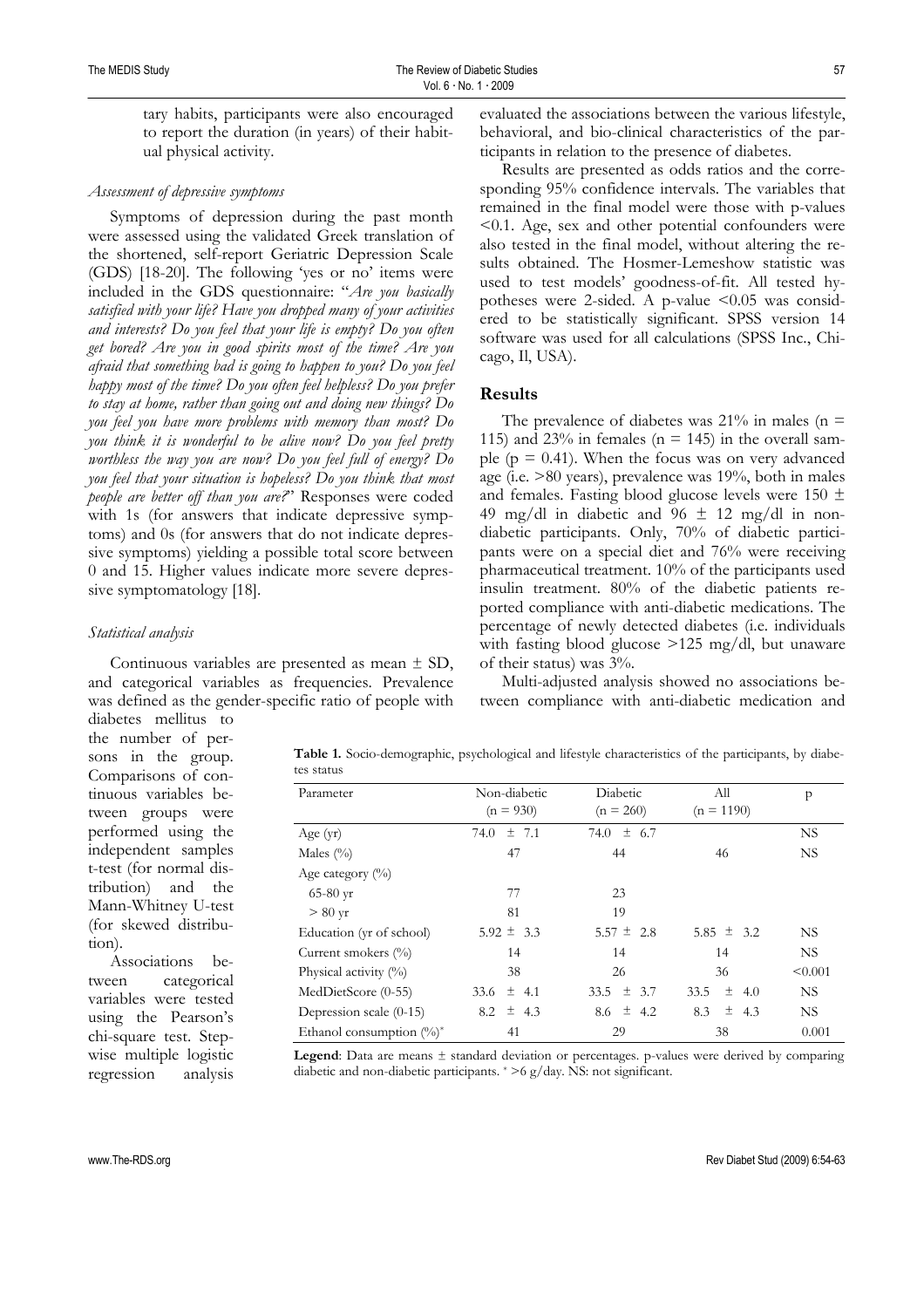various characteristics of the participants, such as age  $(p = 0.80)$ , gender  $(p = 0.82)$ , education  $(p = 0.23)$  and financial status ( $p = 0.70$ ), as well as living alone ( $p =$ 0.92). As for the geographical distribution of the prevalence of diabetes, several differences were observed ( $p = 0.002$ ). Specifically, the highest prevalence was observed in Crete (29%), followed by the Aegean Islands where the prevalence was 26%, Cyprus (prevalence 19%) and the Ionian Islands (prevalence 17%). In urban areas, the prevalence appeared to be 24%, while in rural areas it was 19% ( $p = 0.05$ ).

Table 1 describes various socio-demographic and lifestyle characteristics of the investigated sample. It shows that the prevalence of diabetes was higher in people aged 65-80 years than in people >80 years. Moreover, elderly people (i.e. all age categories) with diabetes presented lower rates of physical activity and lower percentages of alcohol consumption compared to the non-diabetic elderly ( $p \le 0.001$ ).

Table 2 describes the consumption of various foods or food groups on a weekly basis. Comparisons with the latest dietary recommendations for the adult general population of Greece (stated by the Ministry of Health and Welfare of Greece 1999 [22]), showed that the elderly participants in our study reported lower intakes of meat, fish and sweets (all p-values  $\leq 0.05$ ). Only 19.7% of non-diabetic and 14% of diabetic subjects drank the recommended amount of alcoholic beverages per day (i.e. 1-2 glasses of wine). The others either drank more or less. Moreover, 75% of the participants reported that they used olive oil in daily cooking. With regards to the other food groups or foods consumed, it was apparent that the study participants were close to (or even better

than) the recommended levels of intake.

Table 3 presents anthropometric and bio-clinical characteristics of the study participants. As we can see, participants with diabetes had significant higher BMI  $(p < 0.001)$ , waist and hip circumference  $(p \leq 0.001)$ than the non-diabetic subjects. The prevalence of obesity in both study groups was quite high, approximately 40%, but there was a significant difference between diabetic and non $diabetic$  subjects (p =

0.004). The prevalence of hypertension among the elderly diabetic patients was 80% but only 64% in subjects without diabetes ( $p < 0.001$ ). There was also a significant difference in systolic blood pressure levels between non-diabetic and diabetic participants (138 ± 16.9 vs.  $141.7 \pm 18.0$  mmHg,  $p \le 0.001$ ).

Finally, the prevalence of hypercholesterolemia (defined as elevated total cholesterol levels or use of special treatment) was much higher in diabetic compared to non-diabetic participants ( $p \leq 0.001$ ). Diabetic individuals had lower levels of total serum cholesterol and LDL-cholesterol, but higher levels of triglycerides, than non-diabetic participants ( $p \leq 0.001$ ) (Table 3). These differences in blood lipids may be due to the effectiveness of lipid lowering agents, which are used more frequently by diabetic than be non-diabetic participants.

Table 4 presents factors that affect the presence of diabetes in the participants. After adjusting for age, gender, BMI, MedDietScore, GDS, hypertension, hypercholesterolemia, education level, physical activity and current smoking habits, hypertension was associated with a 144% higher likelihood of having diabetes  $(p \leq 0.05)$ . Additionally, having hypercholesterolemia was associated with an 83% higher likelihood of having diabetes ( $p < 0.05$ ). Finally, moderate exercise performed 1-2 times/week was associated with a 82% lower likelihood of having diabetes ( $p \leq 0.01$ ) in relation to high physical activity >5 times/week. Physical exercise performed 3-5 times/week was associated with a 67% lower likelihood of having diabetes ( $p \leq$ 0.05) in relation to high physical activity >5 times/week.

| Table 2. Food groups and alcoholic beverages consumed by elderly people living in Mediter- |  |  |  |
|--------------------------------------------------------------------------------------------|--|--|--|
| ranean islands in the MEDIS study (by diabetes status)                                     |  |  |  |

| Food                        | Dietary recommen-<br>dations | Non-diabetic               | Diabetic                     |
|-----------------------------|------------------------------|----------------------------|------------------------------|
| Red or white meat           | 4-5 servings/wk              | 2.6 $\pm$ 1.0 <sup>*</sup> | $2.7 \pm 1.0^*$              |
| Fish                        | 5-6 servings/wk              | $2.14 \pm 1.2^*$           | $2.04 \pm 1.17^*$            |
| Non-refined cereals         | 56 servings/wk               | 54.7 $\pm$ 27.5            | 56.8 $\pm$ 30.4              |
| Legumes                     | $3-4$ servings/wk            | 2.7 $\pm$ 1.3*             | 2.8 $\pm$ 1.1 <sup>*</sup>   |
| Fruits                      | $21$ servings/wk             | 33.4 $\pm$ 12.4*           | $36.4 \pm 10.5^*$            |
| Vegetables                  | $42$ servings/wk             | $56.4 \pm 37.9^*$          | 55.6 $\pm$ 36.2 <sup>*</sup> |
| Potatoes                    | 3 servings/wk                | 3.0 $\pm$ 1.2              | 2.9 $\pm$ 1.2                |
| Olive oil in cooking $(\%)$ | Use on daily basis           | 73                         | 76.2                         |
| Sweets                      | $3$ servings/wk              | $1.9 \pm 2.0^*$            | $1.4 \pm 1.7^*$              |
| Alcoholic beverages $(\% )$ | 1-2 wineglasses/day          | 19.7                       | 14.2                         |

**Legend**: Data are means ± standard deviation or percentages. \* p < 0.001 for mean values of non-diabetic and diabetic as compared to the recommended dietary intakes.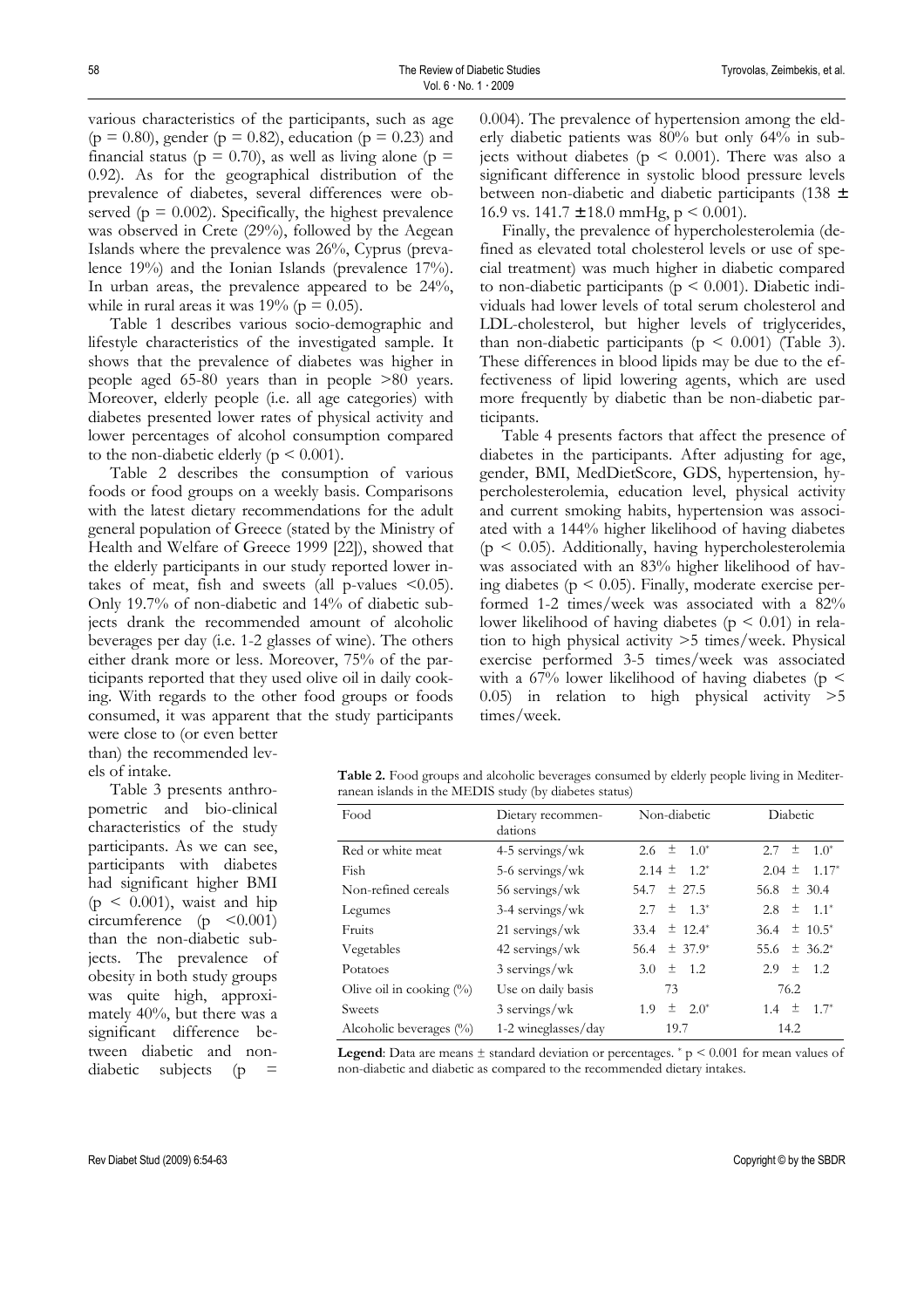| Parameter                    | Non-diabetic      | Diabetic          | All               | $\mathsf{p}$ |
|------------------------------|-------------------|-------------------|-------------------|--------------|
|                              | $(n = 930)$       | $(n = 260)$       | $(n = 1190)$      |              |
| $BMI$ (kg/m <sup>2</sup> )   | $\pm$ 4.7<br>28.3 | $29.7 \pm 5.0$    | $±$ 4.8<br>28.6   | < 0.001      |
| Obesity $(\%)$               | 33                | 42                | 35                | 0.004        |
| Waist circumference (cm)     | $±$ 12.1<br>102.0 | ± 11.3<br>107.0   | $±$ 12.1<br>103.0 | < 0.001      |
| Hip circumference (cm)       | ± 12.8<br>107.0   | ± 12.9<br>110.0   | 108.0<br>± 13.0   | < 0.001      |
| Waist-to-hip ratio           | $0.95 \pm 0.09$   | $0.96 \pm 0.11$   | $0.96 \pm 0.10$   | NS.          |
| Hypertension $(\%)$          | 64                | 80                | 68                | < 0.001      |
| Anti-hypertensive agents (%) | 97                | 98                | 97                | NS.          |
| $SBP$ (mm $Hg$ )             | 138.0<br>± 16.9   | $±$ 18.0<br>142.0 | 139.0<br>± 17.2   | < 0.001      |
| $DBP$ (mmHg)                 | 80.0<br>± 9.6     | $\pm$ 9.1<br>79.0 | $±$ 9.5<br>80.0   | NS.          |
| Hypercholesterolemia (%)     | 51                | 63                | 54                | < 0.001      |
| Lipid-lowering agents $(\%)$ | 58                | 71                | 62                | 0.004        |
| Total cholesterol (mg/dl)    | 225.0<br>± 44.3   | $±$ 48.8<br>216.0 | 223.0<br>$±$ 45.5 | 0.03         |
| LDL-cholesterol $(mg/dl)$    | 142.0<br>± 37.9   | 128.0<br>± 37.4   | 139.0<br>± 38.2   | 0.005        |
| Triglycerides (mg/dl)        | 129.0<br>± 60.3   | ± 72.2<br>160.0   | 137.0<br>± 64.8   | 0.001        |

**Table 3.** Anthropometric and clinical characteristics of the MEDIS study participants (by diabetes status)

**Legend**: Data are means ± standard deviation or percentages. p-values were derived by comparing diabetic and non-diabetic participants. SBP: systolic blood pressure. DBP: diastolic blood pressure. NS: not significant.

### **Discussion**

This epidemiological survey evaluated the prevalence of type 2 diabetes mellitus in relation to various biological, clinical and lifestyle characteristics among elderly individuals living in Mediterranean islands. Data analysis showed that a considerable proportion of our elderly participants had diabetes, while roughly 2 out of 10 did not take any medication. Also, the elderly diabetic participants had higher ΒΜΙ, waist and hip circumferences, higher levels of triglycerides and prevalence of hypertension and hypercholesterolemia, but apparently lower concentrations of total and LDL cholesterol (probably as a result of effective medication). Moreover, non-diabetic subjects presented higher levels of physical activity and were more likely to consume moderate alcohol as compared to diabetic participants. Finally, multi-adjusted analysis revealed that the presence of other co-morbidities, i.e. hypertension and hypercholesterolemia, was independently correlated with the likelihood of having of diabetes, while moderate physical activity, 1-2 times/week and often, 3-5 times/week, was associated with a lower prevalence of diabetes.

There are quite a few epidemiological studies that have evaluated the prevalence of diabetes among elderly people. In Greece, the ATTICA study concluded that almost 25% of males and 30% females over 65

the prevalence of diabetes in elderly people appeared to be almost 24% [23], while another survey in an elderly Finnish population reported that prevalence was 22% among males and 28% among females [24]. In a recent meta-analysis by Rathmann *et al*., the prevalence of diabetes among people aged 60-69 years varied from 11% to 19% in males and 13% to 25% in females in various western European countries [25]. Our analyses revealed that the prevalence of diabetes in our population (i.e. 21% of males and 23% of females) is similar to other westernized countries.

This high incidence of diabetes among elderly persons could be partially explained by the shift towards unhealthy dietary habits during the last decades. Recent studies in European countries in particular have shown strong evidence that the Mediterranean dietary pattern, observed in some Mediterranean countries in the 1950s and 1960s, has changed to a more "westernized" type of diet at all ages [26, 27]. In Greece, where this traditional dietary pattern was first observed after the Second World War, evidence suggests that the eating habits of young, middle-aged and elderly have changed to a more "westernized" pattern [28]. This change is mainly visible in areas of fast urbanization and economic development, where obesity is a major problem [26].

The moderate adherence to the Mediterranean diet (i.e. low mean level of the MedDietScore) observed in

years old had diabetes [3]. The Cretan study reported similar results among elderly people (i.e. 28.8% of males and 30.3% females) [5]. A previous report from the Cypriot cohort of the MEDIS study reported that the prevalence of diabetes was 26% in males and 18% in females [4]. In the US population, the prevalence of diabetes among elderly Caucasians was 18%, while in Afro-Americans it was 30% [22]. Furthermore, a survey in Europe reported that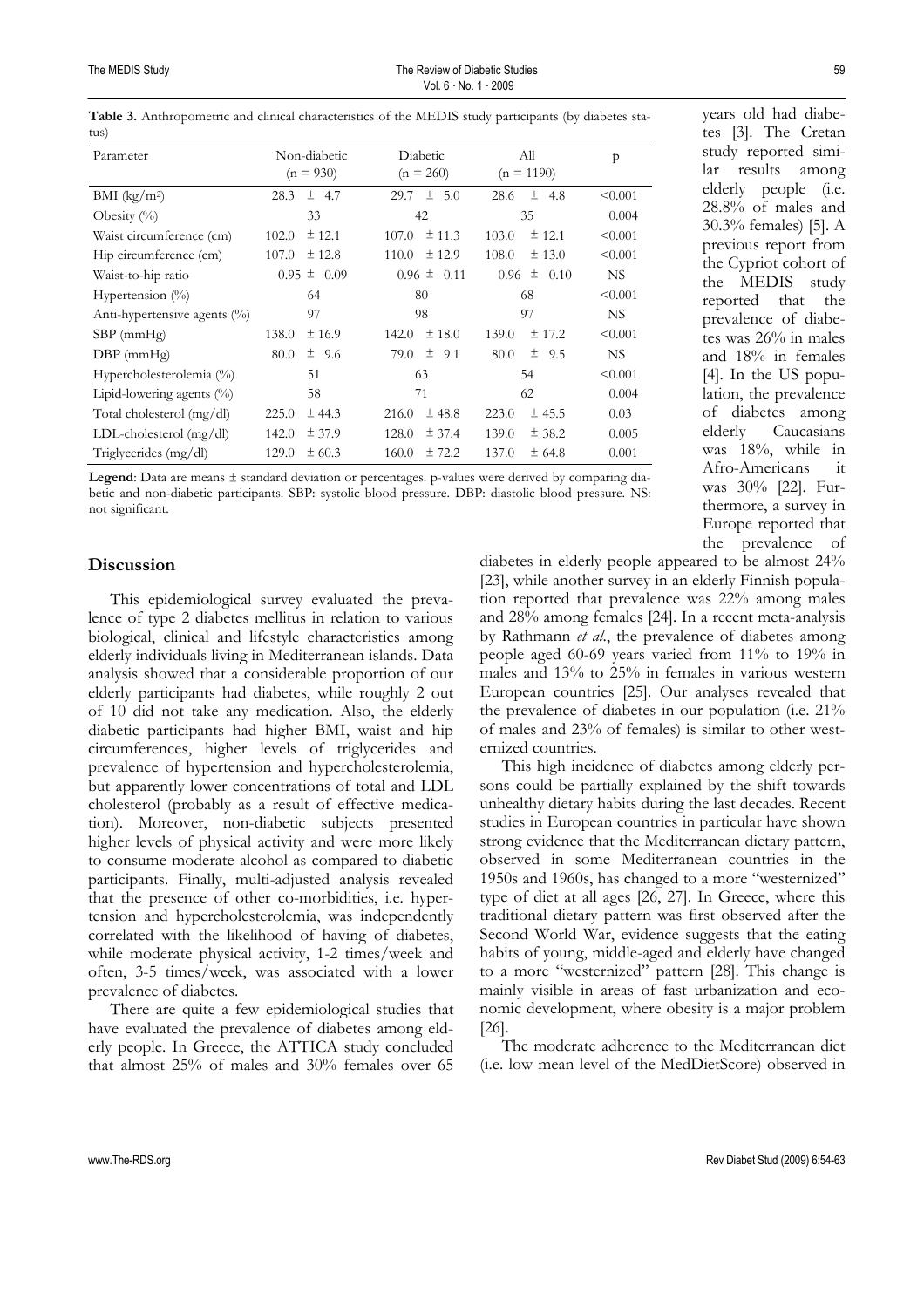60 The Review of Diabetic Studies Tyrovolas, Zeimbekis, et al. Vol. 6 ⋅ No. 1 ⋅ 2009

our work could be due to a loss of interest in food, chewing difficulties, or difficulties in preparing meals that elderly people often face. Also, financial problems could lead to the decrease in the overall score for this traditional dietary pattern. These changes in eating habits in relation to the high rates of obesity in our sample could partly explain the high prevalence of diabetes, which is quite similar to that in the industrialized world. What makes our study of special interest is that the recruited sample was from a very rare populationbase, i.e. insular Greece, which is in many ways far from the industrialized world. In addition, our subjects were free from known cardiovascular disease, cancer or any other chronic disease that could modify their habits. However, in view of the fact that we have excluded people with known cardiovascular disease, the actual prevalence of diabetes in our elderly population might be slightly higher.

Exploratory data analysis revealed that the elderly diabetic participants had higher BMI levels and waist and hip circumferences. Also, the diabetics appear to exercise less than normal elderly. Moreover, other metabolic co-morbidities such as hypertension and hypercholesterolemia were present in people with diabetes. It is important to note that total and LDL cholesterol levels were lower in diabetic patients, a potential effect of the more frequent use of lipid lowering agents. Some studies also confirmed the association between increased BMI and waist circumference and the presence of hypertension, diabetes, incident cardiovascular events and death in the adult population, in both genders and various ethnic groups [29, 30].

Increased visceral adipose tissue is well known to promote insulin resistance, dyslipidemia and hypertension. Higher waist circumference is strongly associated with increased visceral fat [31]. Increased visceral adipose tissue and obesity promote insulin resistance in the liver, adipose tissue and muscles and explain the high triglyceride levels in our sample of diabetic elderly. Increased triglycerides are associated with a higher risk of mortality from CHD [32]. Higher visceral adipose tissue leads to intrahepatic lipid accumulation which has also been reported to be associated with impaired hepatic glucose metabolism [33]. Recent studies have also demonstrated increased intramyocellular lipid levels to be negatively associated with insulin sensitivity [34]. Continuous availability of glucose leads to an increase in triglyceride levels, because of a continuous increase in the intracellular availability of hepatic fatty acids used for triglyceride formation, which results from the inhibition of their oxidation by the high glucose availability [35].

**Table 4.** Results from stepwise multiple logistic regression performed to evaluate the effect of various bio-clinical, psycho-social and lifestyle characteristics of the participants in relation to the presence of diabetes

| Age                              | Odds rario | 95% confidence<br>interval |  |  |  |
|----------------------------------|------------|----------------------------|--|--|--|
| <b>Initial model</b>             |            |                            |  |  |  |
| Age (per 1 year)                 | 1.00       | $0.97 - 1.04$              |  |  |  |
| Males vs. females                | 1.48       | $0.88 - 2.51$              |  |  |  |
| BMI (per 1 kg/m <sup>2</sup> )   | 1.00       | $0.97 - 1.04$              |  |  |  |
| Financial status (high vs. low)  | 1.48       | $0.88 - 2.51$              |  |  |  |
| MedDietScore (per 1 unit)        | 1.00       | $0.97 - 1.04$              |  |  |  |
| GDS (per 1 unit)                 | 1.48       | $0.88 - 2.51$              |  |  |  |
| Hypertensive $(y/n)$             | 1.00       | $0.97 - 1.04$              |  |  |  |
| Hypercholesterolemia $(y/n)$     | 1.48       | $0.88 - 2.51$              |  |  |  |
| Education (per 1 year of school) | 1.00       | $0.97 - 1.04$              |  |  |  |
| Physical activity status         |            |                            |  |  |  |
| Low vs. none                     | 1.00       | $0.97 - 1.04$              |  |  |  |
| Moderate vs. none                | 1.48       | $0.88 - 2.51$              |  |  |  |
| Vigorous vs. none                | 1.00       | $0.97 - 1.04$              |  |  |  |
| Smoking $(y/n)$                  | 1.48       | $0.88 - 2.51$              |  |  |  |
| Final model                      |            |                            |  |  |  |
| Hypertensive (y/n)               | 1.48       | $0.88 - 2.51$              |  |  |  |
| Hypercholesterolemia $(y/n)$     | 1.00       | $0.97 - 1.04$              |  |  |  |
| Physical activity status         |            |                            |  |  |  |
| Low vs. none                     | 1.00       | $0.97 - 1.04$              |  |  |  |
| Moderate vs. none                | 1.48       | $0.88 - 2.51$              |  |  |  |
| Vigorous vs. none                | 1.00       | $0.97 - 1.04$              |  |  |  |

**Legend**: BMI: body mass index. GDS: geriatric depression scale. y: yes. n: no.

Regarding the relationship between Mediterranean diet and obesity, some investigators have reported that there is no association between Mediterranean diet and BMI [36]. Other surveys reported that greater adherence to the Mediterranean diet was associated with lower odds of being obese and lower odds of having central obesity compared with a non-Mediterranean diet [37, 38]. The association between obesity, high BMI, waist circumference, diabetes, hypercholesterolemia and triglycerides in combination with the fact that many of the elderly people may be unaware of their condition leads to a higher risk of cardiovascular disease and mortality.

The level of adherence to the Mediterranean diet did not differ considerably between normal and diabetic participants. However, differences between nondiabetic and diabetic participants were observed regarding the food groups consumed and the adherence to the dietary recommendations made by the Ministry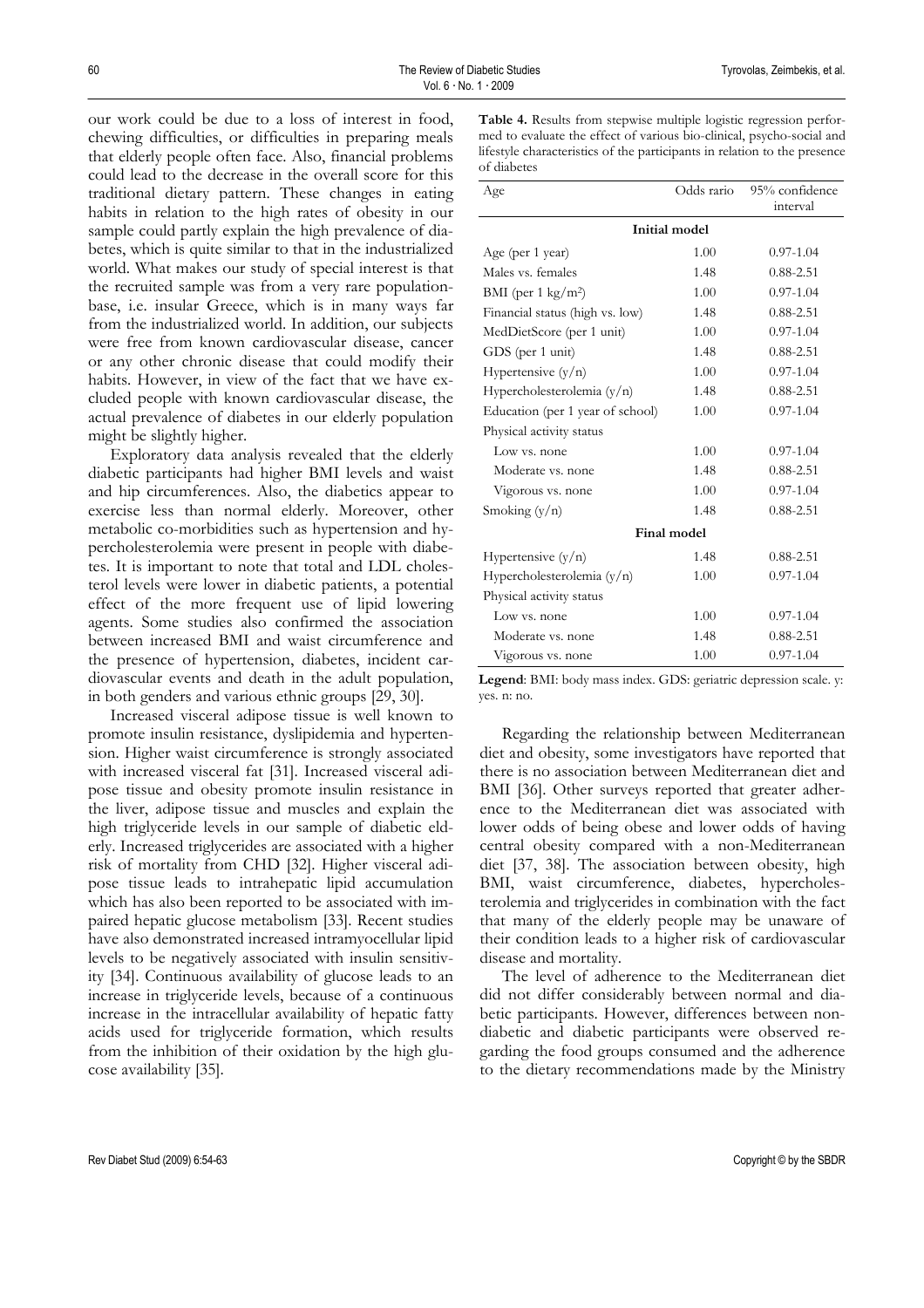of Health and Welfare of Greece (Table 2). Diabetic individuals consumed adequate quantities of fruits and vegetables consistent with the recommended quantities, but they ate lower quantities of fish, legumes and meat and its products (Table 2).

Multi-adjusted analysis revealed that hypertension was associated with a 144% higher likelihood of having diabetes. Additionally, having hypercholesterolemia was associated with an 83% higher likelihood of having diabetes. This association between hypertension and diabetes confirm results of other investigators [39]. Endothelial dysfunction could be one of the common pathophysiological pathways explaining the strong association between hypertension and incidence of type 2 diabetes. Several studies have shown that markers of endothelial dysfunction are associated with new-onset diabetes [40], and endothelial dysfunction is closely related to hypertension [41]. In addition, C-reactive protein has been consistently related to the incidence of type 2 diabetes [42] and to increasing blood pressure levels [43], suggesting that inflammation might be another explanatory factor for the association between blood pressure, the metabolic syndrome and type 2 diabetes. Insulin resistance, which exists in diabetes, is linked to high cholesterol synthesis and decreased cholesterol absorption [44].

Moderate exercise 1-2 times/week was associated with a lower likelihood of having diabetes compared with physical inactivity. Exercise 3-5 times/week was associated with a much lower likelihood of diabetes. Studies relating to the effect of physical activity on the prevalence of diabetes among elderly people are infrequent in the literature. In one study, it was found that the prevalence of diabetes was 19% in men and 9% in women, while sport activity was negatively and independently associated with the prevalence of the disease [45]. In the U.S. as well, the prevalence of diabetes is increasing while less than 40% of adults with diabetes reported being regularly engaged in moderate or vigorous physical activity [46]. Additionally, it has been reported that there is an association between physical inactivity and glucose intolerance in older adults similar to that found in middle-aged adults [47]. Earlier results from the MEDIs study (especially the Cyprus cohort) appeared to indicate that participants who reported moderate physical activity had a 0.4 lower likelihood of having diabetes as compared to sedentary subjects, while people who reported vigorous physical activity had a 0.16 lower likelihood of being diabetic [4].

The assumed mechanism by which exercise improves glucose intolerance and diabetes is an increase in insulin sensitivity in muscles [48]. Moreover, physical activity seems to be adequate for protection of cardiovascular diseases in the diabetic elderly population [46]. Finally, international organizations have recommended that individuals with type 2 diabetes should strive to achieve a minimum of 1000 Kcal/week from physical activities. This should be performed at a moderate intensity level  $(40-70\% \text{ VO}_2 \text{max})$ , 3-5 days/week, at a minimum accumulation of 30 minutes/day [49].

The present study has several strengths. It is one of the first to evaluate a large sample of "healthy", freeliving elderly people in the Mediterranean islands. Therefore, the evaluation of the health status of these people, and the assessment of factors that may have influenced it, deserves special attention. The limitation of the study is mainly caused by its cross-sectional design. The findings may be influenced by a potential recall bias, particularly in the assessment of dietary habits and physical activity status.

# **Conclusions**

The prevalence of diabetes is high in the elderly Greek, insular population. In the present study, this high prevalence was accompanied by a higher incidence of hypercholesterolemia, hypertension, excess weight and physical inactivity. The findings presented raised some concerns about the measures that need to be taken for health promotion among the elderly population, which has a clear impact on primary health care practitioners in Greece. These measures need to focus primarily on dietary and lifestyle modifications, as well as on compliance with medication among the elderly individuals living in these islands.

**Acknowledgments**: We are grateful to the men and women from the islands of Cyprus, Mitilini, Samothraki, Crete, Corfu, Lemnos, Zakynthos, and Cephalonia, who participated and collaborated in this research. We also wish to express our particular gratitude to the following persons: M. Tornaritis, A. Polystipioti, M. Economou and N. Papairakleous (field investigators from Cyprus), K. Gelastopoulou and I. Vlachou (field investigators from Mitilini), F. Anastasiou, I. Tsiligianni, M. Antonopoulou, N. Tsakountakis and K. Makri (field investigators from Crete), E. Niforatou, V. Alpentzou, M. Voutsadaki, and M. Galiatsatos (field investigators from Cephalonia), E. Lioliou and M. Miheli (field investigator from Corfu), A. Katsarou, E. Papavenetiou, E. Apostolidou, G. Papavassiliou and P. Stravopodis (field investigators from Zakynthos) for their substantial assistance in the enrolment of the participants. The Study was funded by research grants from the Hellenic Heart Foundation, and therefore we also like to thank Professor Pavlos Toutouzas, Director of the Foundation.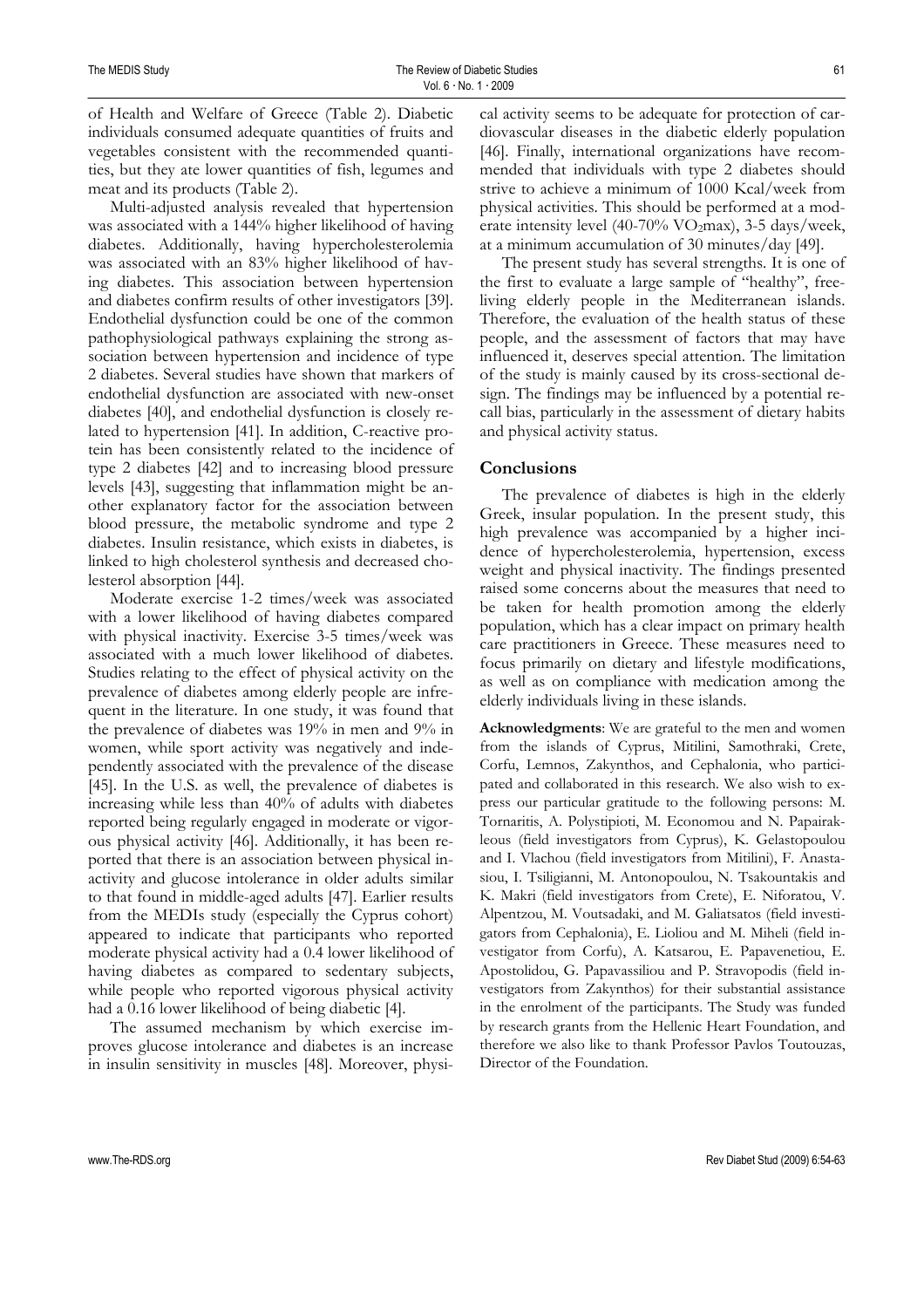## ■ **References**

- 1. **World Health Organization.** Diabetes mellitus. Fact sheet no. 138, revised April 2002.
- 2. **Katsilambros N, Aliferis K, Darviri C, Tsapogas P, Alexiou Z, Tritos N, Arvanitis M.** Evidence for an increase in the prevalence of known diabetes in a sample of an urban population in Greece. *Diabet Med* 1993. 10*:*87-90*.*
- 3. **Panagiotakos DP, Pitsavos C, Chrysohoou C, Stefanadis C.** The epidemiology of Type 2 diabetes mellitus in Greek adults: the ATTICA study. *Diabet Med* 2005. 22:1581-1588.
- 4. **Panagiotakos DB, Polystipioti A, Polychronopoulos E.** Prevalence of diabetes (type 2) and physical activity status in elderly men and women, from Cyprus (the MEDIS Study). *Asia Pac J Pub Health* 2008. 19:22-28.
- 5. **Lionis C, Bathianaki M, Antonakis N, Papavasiliou S, Philalithis A.** A high prevalence of diabetes mellitus in a municipality of rural Crete, Greece. *Diabet Med* 2001. 18:768-769.
- 6. **Wood D.** Established and emerging cardiovascular risk factors. *Am Heart J* 2001. 141:49-57.
- 7. Report of the Expert Committee on the Diagnosis and Classification of Diabetes Mellitus. *Diabetes Care* 1997. 20(7):1183- 1197.
- 8. **Pitsavos C, Tampourlou M, Panagiotakos DB, Skoumas Y, Chrysohoou C, Nomikos T, Stefanadis C.** Association between low-grade systemic inflammation and type 2 diabetes mellitus among men and women from the ATTICA Study. *Rev Diabet Stud* 2007. 4(2):98-104.
- 9. **Toutouzas K, Markou V, Drakopoulou M, Mitropoulos I, Tsiamis E, Stefanadis C.** Patients with type two diabetes mellitus: increased local inflammatory activation in culprit atheromatous plaques. *Hellenic J Cardiol* 2005. 46:283-288.
- 10. **Stone NJ, Bilek S, Rosenbaum S.** Recent National Cholesterol Education Program Adult Treatment Panel III update: adjustments and options. *Am J Cardiol* 2005. 96:53-59.
- 11. **Trichopoulou A, Kouris-Blazos A, Wahlqvist M, Gnardellis C, Lagiou P, Polychronopoulos E, Vassilakou T, Lip**worth L, Trichopoulos D. Diet and overall survival in elderly people. *BMJ* 1995. 311:1457-1460.
- 12. **Walker KZ, Piers LS, Putt RS, Jones JA, O'Dea K.** Effects of regular walking on cardiovascular risk factors and body composition in normoglycemic women and women with type 2 diabetes. *Diabet Care* 1999. 22:555-561.
- 13. **Panagiotakos DB, Pitsavos C, Manios Y, Polychronopoulos E, Chrysohoou CA, Stefanadis C.** Socio-economic status in relation to risk factors associated with cardiovascular disease, in healthy individuals from the ATTICA study. *Eur J Cardiovasc Prev Rehabil* 2005. 12:68-74.
- 14. **Van Dam RM.** The epidemiology of lifestyle and risk for type 2 diabetes. *Eur J Epidemiol* 2003. 18:1115-1125.
- 15. **Panagiotakos DB, Pitsavos C, Polychronopoulos E, Chrysohoou C, Zampelas A, Trichopoulou A.** Can a Mediterranean diet moderate the development and clinical progression of coronary heart disease? A systematic review. *Med Sci Monit* 2004. 10:193-198.
- 16. **Panagiotakos DB, Pitsavos C, Stefanadis C.** Dietary patterns: a Mediterranean diet score and its relation to CVD risk and markers. *Nutr Metab Cardiovasc Dis* 2006. 16:559-568.
- 17. **Craig CL, Marshall AL, Sjostrom M.** International physical activity questionnaire: 12-country reliability and validity. *Med Sci Sports Exerc* 2003. 35:1381-1395.
- 18. **Yesavage JA, Brink TL, Rose TL, Lum O, Huang V, Adey**

**MB, Leirer VO.** Development and validation of a geriatric depression screening scale: A preliminary report. *J Psychiatr Res* 1983. 17:37-49.

- 19. **Sheikh JI, Yesavage JA.** Geriatric depression scale (GDS): recent evidence and development of a shorter version. Clinical Gerontology, A Guide to Assessment and Intervention. *The Haworth Press*, New York, 1986.
- 20. **Fountoulakis KN, Tsolaki M, Iacovides A, Yesavage J, O'Hara R, Kazis A, Ierodiakonou C.** The validation of the short form of geriatric depression scale (GDS) in Greece. *Aging* 1999. 11(6):367-372.
- 21. Dietary recommendations for Greek adults. The Supreme Scientific Health Council, Ministry of Health and Welfare of Greece, 1999.
- 22. **McBean AM, Li S, Gilbertson DT, Collins AJ.** Differences in diabetes prevalence, incidence, and mortality among the elderly of four racial/ethnic groups: whites, blacks, Hispanics, and Asians. *Diabet Care* 2004. 27:2317-2324.
- 23. **Hermans MP, Pepersack TM, Godeaux LH, Beyer I, Turc AP.** Prevalence and determinants of impaired glucose metabolism in frail elderly patients: the Belgian Elderly Diabetes Survey (BEDS). *J Gerontol A Biol Sci Med Sci* 2005. 60:241- 247.
- 24. **Hiltunen L, Luukinen H, Koski K, Kivela SL.** Prevalence of diabetes mellitus in an elderly Finnish population. *Diabet Med* 1994. 11:241-249.
- 25. **Rathmann W, Haastert B, Icks A, Herder C, Kolb H, Holle R, Mielck A, Meisinger C, Wichmann HE, Giani G.** The diabetes epidemic in the elderly population in Western Europe: data from population-based studies. *Gesundheitswesen* 2005. 67:110-114.
- 26. **Kafatos A, Diacatou A, Voukiklaris G, Nikolakakis N, Vlachonikolis J, Kounali D, Mamalakis G, and Dontas AS.** Heart disease risk-factor status and dietary changes in the Cretan population over the past 30 y: the Seven Countries Study. *Am J Clin Nutr* 1997. 65(6):1882-1886.
- 27. **Arvaniti F, Panagiotakos DB, Pitsavos C, Zampelas A, and Stefanadis C.** Dietary habits in a Greek sample of men and women: The ATTICA Study. *Cent Eur J Public Health* 2006. 14:74-77.
- 28. **Tyrovolas S, Polychronopoulos E, Bountziouka V, Zeimbekis A, Tsiligianni I, Papoutsou C, Gotsis E, Lionis C,**  Panagiotakos D. Level of adherence to the mediterranean diet among elderly individuals living in Mediterranean Islands: Nutritional report from the medis study. *Ecol Food Nutr* 2009. 48:76-87.
- 29. **Baker H.** Nutrition in the elderly: diet pitfalls and nutrition advice. *Geriatrics* 2007. 62:24-26.
- 30. **Zhu SK, Wang ZM, Heshka S, Heo M, Faith MS, Heymsfield SB.** Waist circumference and obesity-associated risk factors among whites in the third National Health and Nutrition Examination Survey: clinical action thresholds. *Am J Clin Nutr*  2002. 76:743-749.
- 31. **Dobbelsteyn CJ, Joffres MR, MacLean DR, Flowerdew G.** A comparative evaluation of waist circumference, waist-to-hip ratio and body mass index as indicators of cardiovascular risk factors. The Canadian Heart Health Surveys. *Int J Obes* 2001. 25(5):652-661.
- 32. **Onat A, Avci GS, Barlan MM, Uyarel H, Uzunlar B, Sansoy V.** Measures of abdominal obesity assessed for visceral adiposity and relation to coronary risk. *Int J Obes Relat Metab Disord* 2004. 28:1018-1025.